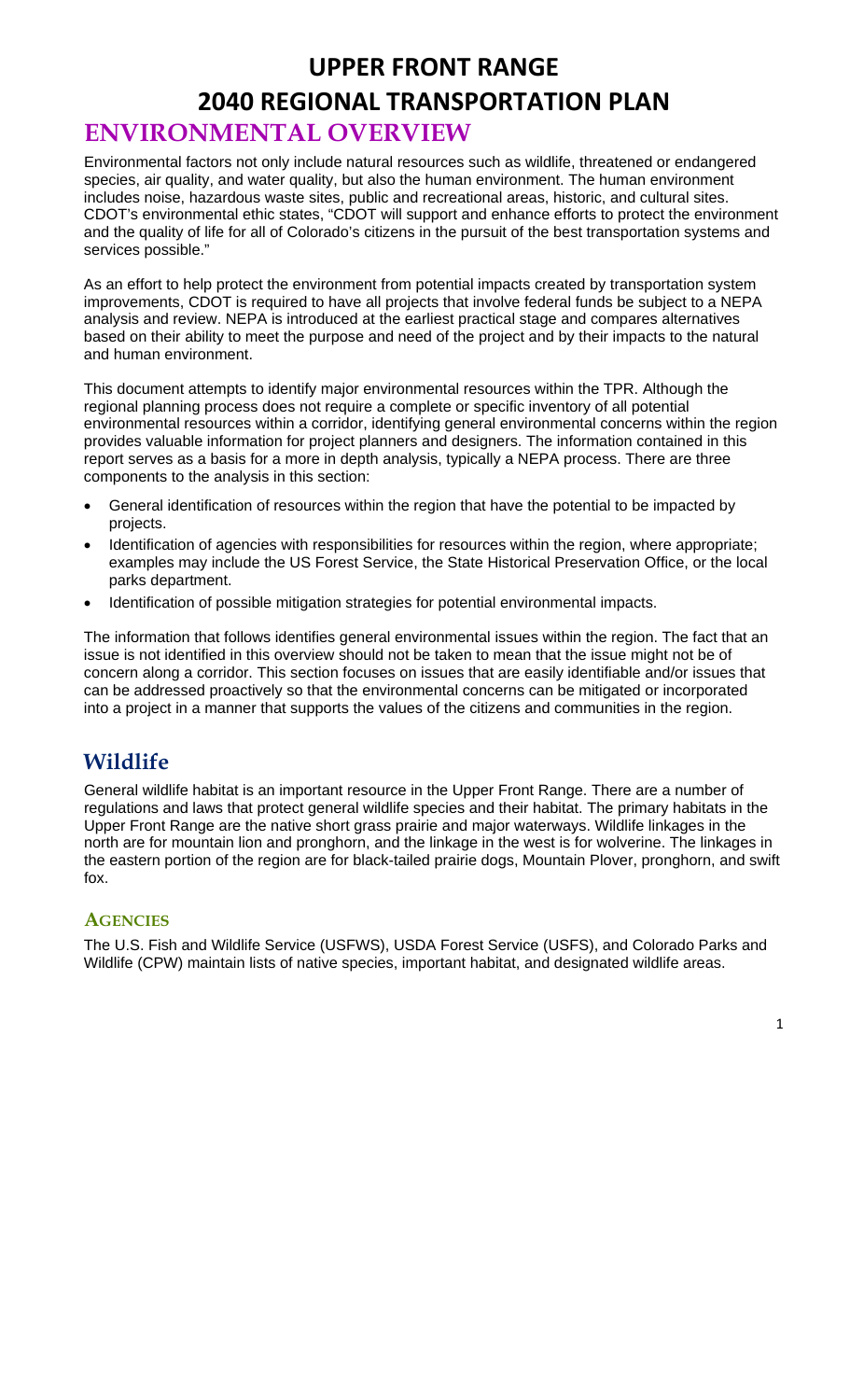#### **MITIGATION**

CDOT has recognized the importance of the shortgrass prairie habitat and created a proactive mitigation strategy by participating in the Shortgrass Prairie Initiative (SGPI). The SGPI includes the Nature Conservancy, USFWS, and other federal agencies and protects over 55,000 acres of the shortgrass prairie in eastern Colorado. This allows for CDOT to offset the project impacts against the areas that have been protected through the SGPI.

The Department of Natural Resources is responsible for protecting and preserving the state's fish and wildlife resources from actions of any state agency, or funded by a state agency, which may obstruct, damage, diminish, destroy, change, modify, or vary the natural existing shape and form of any stream or its bank or tributaries.

Certification from the CPW must be obtained for actions with adverse impacts to streams or its bank or tributaries. Certification is provided by the CPW which includes appropriate measures to eliminate or diminish adverse effects to such streams or their banks or tributaries.

The Migratory Bird Treaty Act (MBTA) protects all birds native to North America, with the exception of non-migratory upland game birds (e.g. quail, grouse, pheasant, turkey, etc.) and non-native birds (e.g., House Sparrow, European Starling, Rock Dove (common pigeon), and Eurasian Collared Doves). The MBTA states that it is "unlawful to pursue, hunt, take, capture, kill, possess, sell, purchase, barter, import, export, or transport any migratory bird, or any part, nest, or egg or any such bird." The MBTA currently protects over 800 species of birds that occur in the U.S. CDOT has developed a set of specifications (Spec. 240) that are designed to protect migratory birds and comply with act.

| <b>Common Name</b>                                            | <b>Scientific Name</b>                                                                                                                                                                                                                                                                                                                                                                                                                                                      | <b>Listing Status</b> |
|---------------------------------------------------------------|-----------------------------------------------------------------------------------------------------------------------------------------------------------------------------------------------------------------------------------------------------------------------------------------------------------------------------------------------------------------------------------------------------------------------------------------------------------------------------|-----------------------|
| <b>Black-footed Ferret</b>                                    | Mustela nigripes                                                                                                                                                                                                                                                                                                                                                                                                                                                            | Endangered            |
| Canada Lynx                                                   | Lynx canadensis                                                                                                                                                                                                                                                                                                                                                                                                                                                             | Threatened            |
| <b>Colorado Butterfly Plant</b>                               | Gaura neomexicana<br>ssp. coloradensis                                                                                                                                                                                                                                                                                                                                                                                                                                      | Threatened            |
| <b>Greenback Cutthroat Trout</b>                              | Oncorhynchus clarki<br>stomias                                                                                                                                                                                                                                                                                                                                                                                                                                              | Threatened            |
| <b>Interior Least Tern</b>                                    | Sternula antillarum                                                                                                                                                                                                                                                                                                                                                                                                                                                         | Endangered            |
| <b>Mexican Spotted Owl</b>                                    | Strix occidentalis                                                                                                                                                                                                                                                                                                                                                                                                                                                          | Threatened            |
| North Park Phacelia                                           | Phacelia formosula                                                                                                                                                                                                                                                                                                                                                                                                                                                          | Endangered            |
| Pallid Sturgeon 1                                             | Scaphirhynchus albus                                                                                                                                                                                                                                                                                                                                                                                                                                                        | Endangered            |
| Piping Plover 1                                               | Charadrius melodus                                                                                                                                                                                                                                                                                                                                                                                                                                                          | Threatened            |
| Preble's Meadow Jumping<br>Mouse <sub>2</sub>                 | Zapus hudsonius<br>preblei                                                                                                                                                                                                                                                                                                                                                                                                                                                  | Threatened            |
| Ute Ladies'-tresses                                           | Spiranthes diluvialis                                                                                                                                                                                                                                                                                                                                                                                                                                                       | Threatened            |
| Western prairie fringed<br>orchid                             | Platanthera praeclara                                                                                                                                                                                                                                                                                                                                                                                                                                                       | Endangered            |
| Whooping Crane 1                                              | Grus americana                                                                                                                                                                                                                                                                                                                                                                                                                                                              | Endangered            |
| <b>State Historic</b><br><b>Preservation Office</b><br>(SHPO) | CDOT has a program to have outside entities "adopt" historic bridges. US<br>Highway 34 crosses some historic irrigation ditches that may need to be<br>mitigated during road projects. The Bureau of Reclamation has a preservation<br>plan for certain identified irrigation ditches that should be consulted before<br>work begins on US 34 road improvements. Several miles of US 287 north of<br>Fort Collins might need to be realigned if the Northern Colorado Water |                       |

C Di t i t b ild i i th i i it

#### **Table 15. Federally Threatened or Endangered Species with Potential Habitat in Upper Front Range**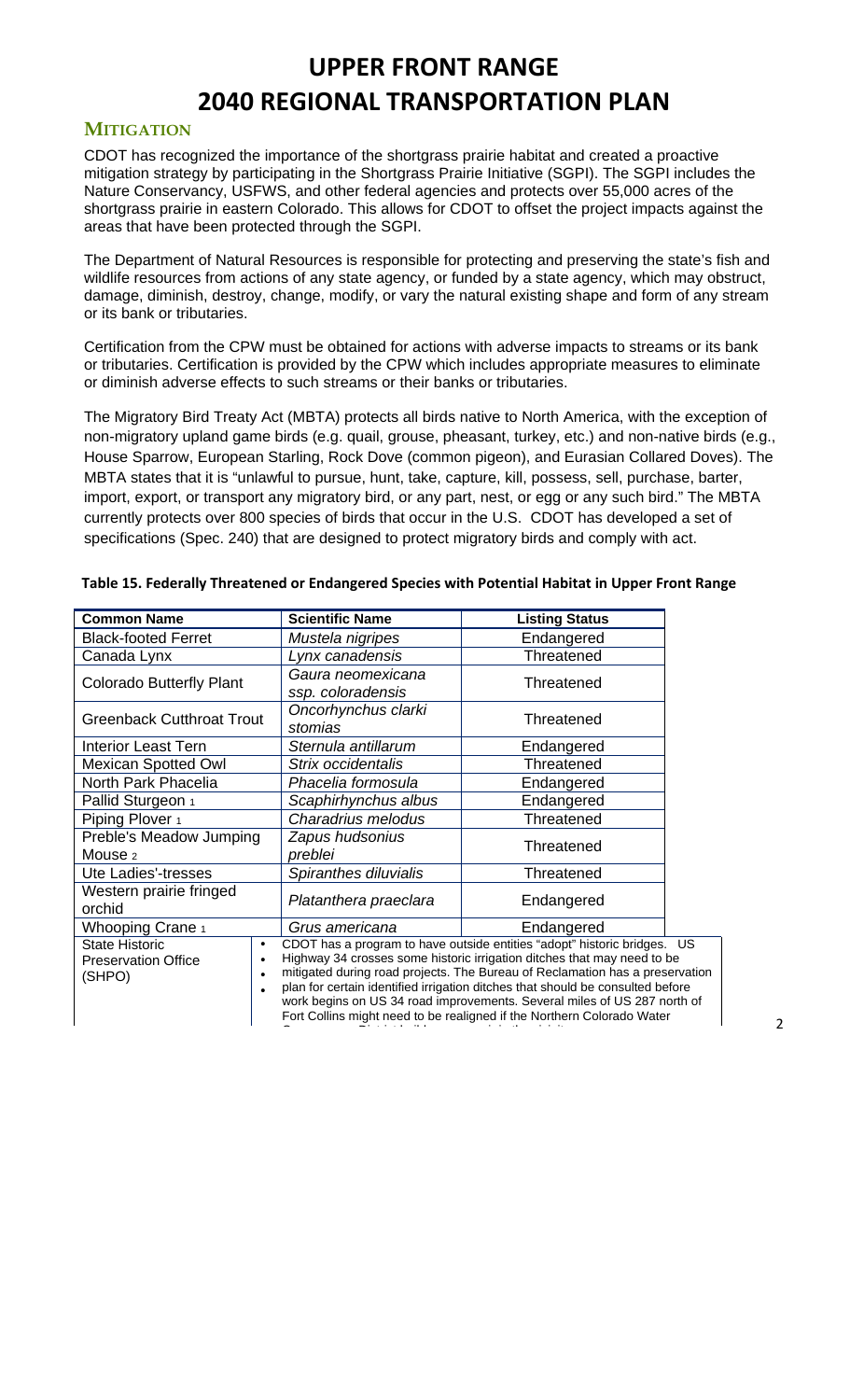## **UPPER FRONT RANGE**

# **2040 REGIONAL TRANSPORTATION PLAN**

## **Threatened or Endangered Species**

The Endangered Species Act of 1973 (ESA) provides for the protection of threatened or endangered plants and animals and the habitats in which they are found. Currently the USFWS has listed 13 threatened and or endangered species (ten animals and three plants) in the Upper Front Range TPR. Projects in the Upper Front Range TPR need to determine if their project will impact any of these species and/or their habitat. This can be conducted through consultations with both federal and state agencies that have the responsibility to ensure the successful recovery of these species.

#### **AGENCIES**

The USFWS administers the ESA and maintains the federal list of threatened or endangered species. If a project has the potential to affect any of these species, a formal consultation called a "Section 7 Consultation" process with the USFWS must be conducted. Section 7 of the Endangered Species Act directs all Federal agencies to use their existing authorities to conserve threatened or endangered species and, in consultation with the Service, to ensure that their actions do not jeopardize listed species or destroy or adversely modify Designated Critical Habitat. Section 7 applies to management of

 Federal lands as well as other Federal actions that may affect listed species, such as Federal approval of private activities through the issuance of Federal permits, licenses, or other actions.

The USFS should also be contacted if a project goes through or is adjacent to USFS lands because they maintain a list of threatened or endangered species known to utilize USFS land. They also have a list of species that are considered sensitive by the USFS. USFS lands generally occur in the western portion of the Upper Front Range TPR and in the Pawnee National Grasslands.

The Bureau of Land Management (BLM), similarly to the USFS, also maintains a list of sensitive species known to utilize land owned and/or maintained by the BLM. Small pieces of BLM lands occur in the extreme northwestern portion of the Upper Front Range TPR. The CPW collects data for many other species, such as the bald eagle, elk, deer, etc. They also maintain the list of State Threatened or Endangered species, as well as Species of Special Concern.

#### **MITIGATION**

Primary mitigation techniques used to offset impacts to threatened or endangered species is determined through the Section 7 consultation process with the USFWS. Additionally, the previously mentioned SGPI provided protection of habitat for species such as the Piping Plover, burrowing owl, black-tailed prairie dog, and swift fox.

## **Air Quality**

Motor vehicle emissions are a significant contributor to many of the air pollution problems experienced in Colorado. Federal transportation planning/air quality regulations are an important factor guiding transportation decision-making in areas that have violated federal air quality standards. Areas that violated federal air quality standards (non-attainment areas) must develop plans to attain and maintain air quality standards. Portions of Weld and Larimer Counties are part of the 8-hour ozone nonattainment area. The area officially became an ozone non-attainment area on November 20, 2007, when the Early Action Compact lapsed because the fourth highest average ozone readings for 2005 – 2007 exceeded the Federal standard. The Upper Front Range, North Front Range MPO, and the Denver Regional Council of Governments work together to meet the requirements of the 8-hour ozone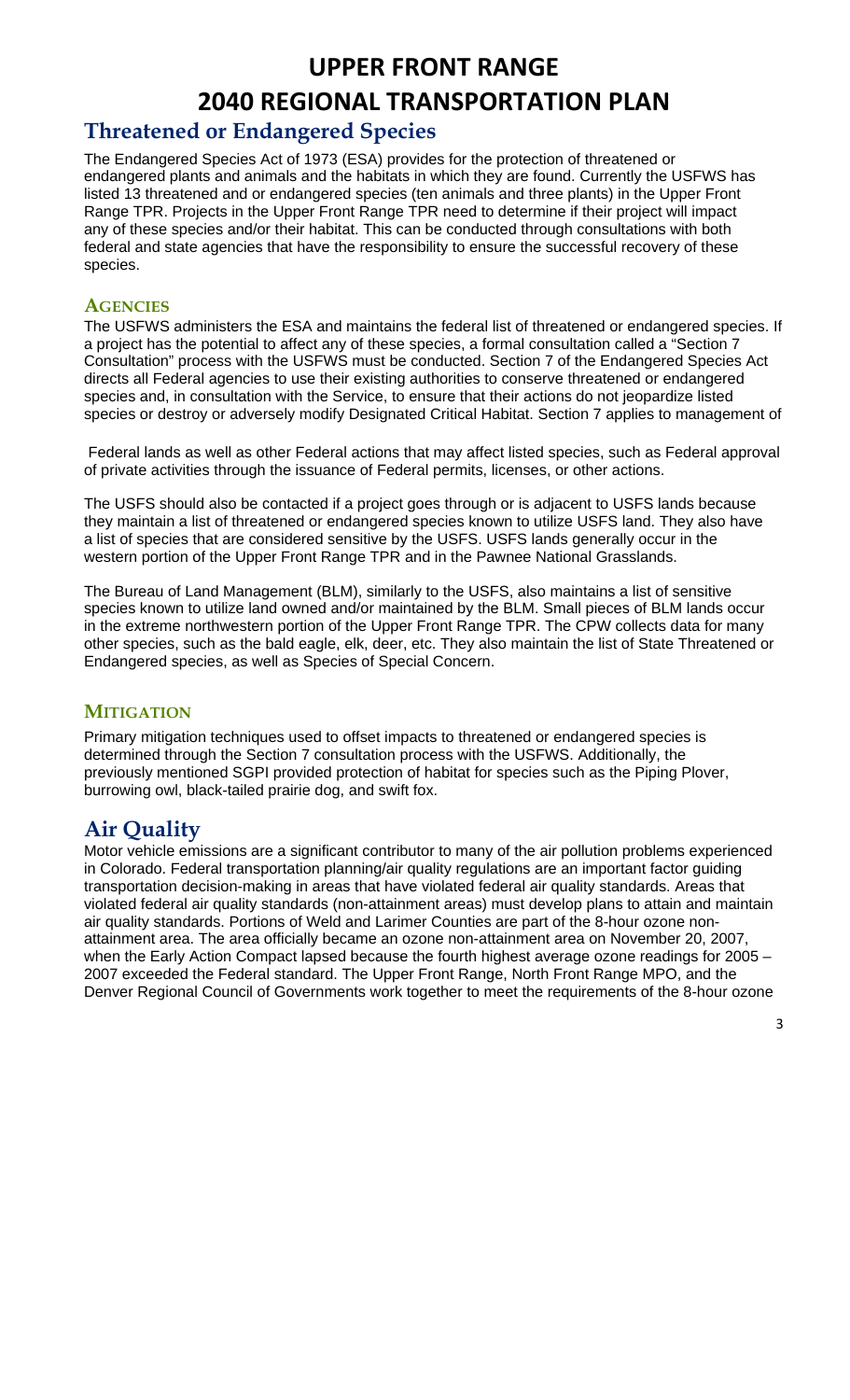**UPPER FRONT RANGE**

# **2040 REGIONAL TRANSPORTATION PLAN**

standards for the Upper Front Range. Fort Collins and Greeley (both in the North Front Range MPO) are attainment/maintenance areas for carbon monoxide.

#### **AGENCIES**

The U.S. Environmental Protection Agency (USEPA) administers the CWA across the nation, but have given the Colorado Department of Health and Environment (CDPHE) the authority to administer the CWA in Colorado. Therefore, any water quality permits required for projects must be obtained through the CDPHE.

### **Water Quality**

The two major watersheds in the Upper Front Range TPR are the South Platte Watershed, which eventually drains into the Missouri River, and the upper portions of the Colorado River Watershed. Within the watersheds, there are numerous creeks, tributaries, and ditches, as well as lakes, floodplains, and wetlands. The federal Clean Water Act (CWA), protects the waters of the region and state. This Act promulgated the National Pollution Discharge Elimination System (NPDES) and created water discharge standards which include maintaining the chemical, physical, and biological integrity of the nation's waters. Protection of water quality is completed through regulatory review and permits issued for discharge into waters of the U.S. or the state.

#### **AGENCIES**

The U.S. Environmental Protection Agency (USEPA) administers the CWA across the nation, but has given the Colorado Department of Health and Environment (CDPHE) the authority to administer the CWA in Colorado. Therefore, any water quality permits required for projects must be obtained through the CDPHE.

#### **PERMITS**

Although many of the cities and towns within the Upper Front Range are not large enough to require a municipal separate storm sewer permit, there are other permits that may apply to transportation projects, including:

- If a project disturbs one acre or more, a Colorado Discharge Permit System (CDPS) is required for construction activities.
- Dewatering permit if dewatering will occur during construction.

It should be noted some projects that occur near highly sensitive water bodies, such as drinking water sources or impaired streams, can be required to implement best management practices to ensure that degradation of the water body does not occur.

## **Wetlands**

Wetlands are areas that are inundated or saturated by surface or groundwater at a frequency or duration sufficient to support a prevalence of vegetation typically adapted for life in saturated soil conditions. In Colorado and the Upper Front Range TPR, wetlands are often found along streams, in areas where the local water tables rise to the land surface and in isolated areas where rain ponds for an extended period of time. Wetlands are extremely important and increasingly rare natural resources in the U.S. Impacts to wetlands are covered under Section 404 of the CWA.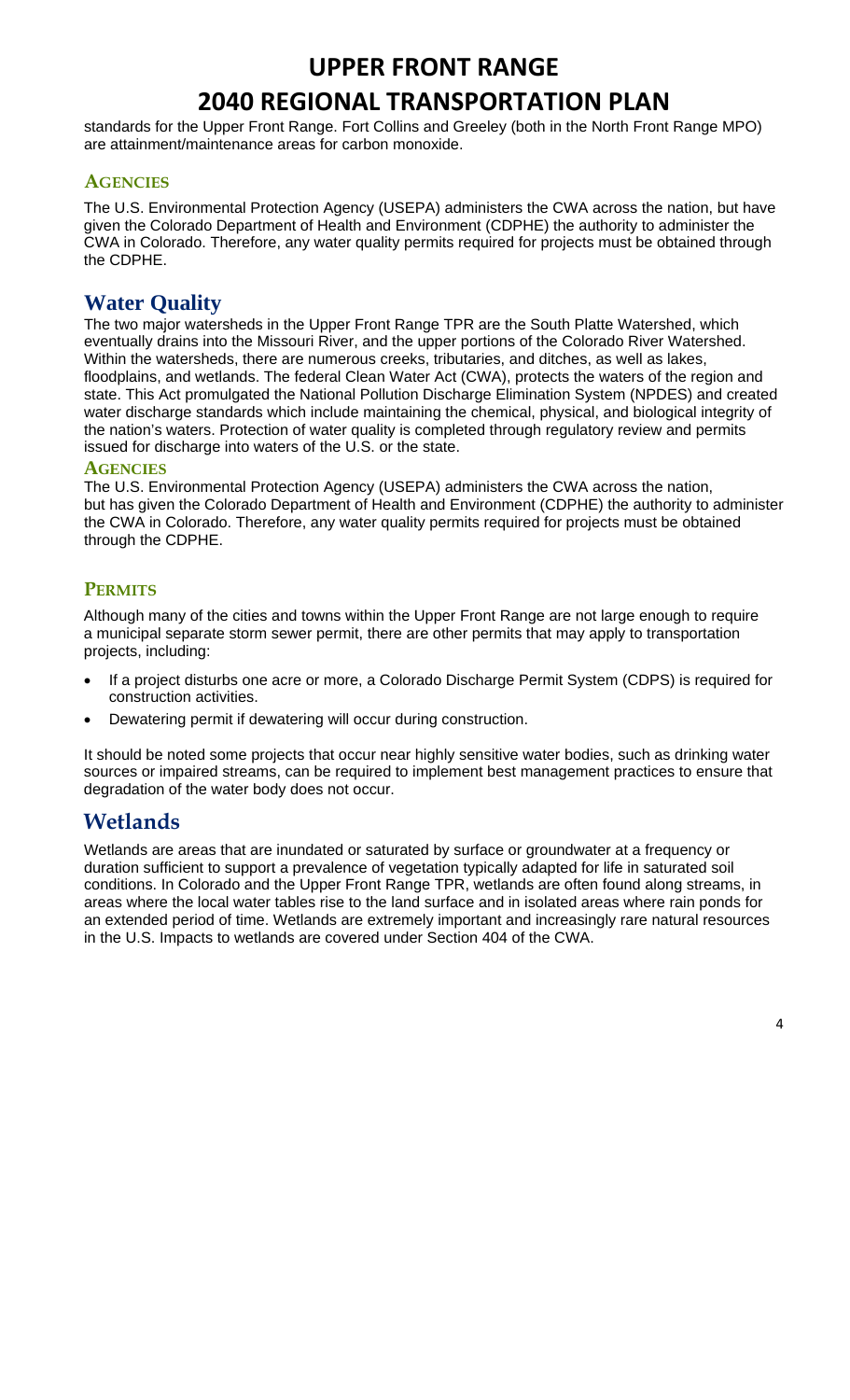#### **AGENCIES**

The USEPA administers the CWA; however, authority is the responsibility of the U.S. Army Corps of Engineers (USACE). Section 404 of the CWA establishes a program to regulate the discharge of dredged or fill material into waters of the United States, including wetlands. It requires a permit before dredged or fill material may be discharged into waters of the United States.

#### **MITIGATION**

Impacted wetlands are required to be mitigated on at least a 1:1 basis. For example, if five acres of wetlands are impacted, then five acres of wetlands must be replaced. The replacement wetlands are typically created as close to the impacted wetland as possible and perform the same ecological and societal functions as the impacted wetland. Wetland banks are becoming more prevalent and are available to purchase credits to replace impacted wetlands, if they are both in the same watershed.

## **Noise**

The Federal Highway Administration (FHWA) Noise Abatement Criteria (NAC) define noise levels which, if approached or exceeded, require noise abatement consideration. FHWA requires all states to define at which value a predicted noise level approaches the NAC, thus resulting in a noise impact. CDOT has defined "approach" as 1 dBA less than the FHWA NAC for use in identifying traffic noise impacts in traffic noise analyses.

Noise abatement guidelines also state that noise abatement must be considered when the noise levels "substantially exceed the existing noise levels." This criterion is defined as an increase of 10.0 decibels or more above existing noise levels.

As existing higher-speed transportation facilities are widened or new facilities are constructed, noise becomes a greater issue. Noise can also be an issue for lower-speed facilities where steep grades or a high percentage of trucks exist. All projects receiving federal funding must be evaluated by FHWA criteria to determine if a noise study is warranted.

#### **AGENCIES**

The CDOT is responsible for implementing its guidelines regarding noise abatement. When a project has the potential to impact receivers from vehicle noise, a noise analysis is conducted.

#### **MITIGATION**

If noise impacts exceed the FHWA criteria, mitigation is evaluated based on its feasibility and reasonableness. Common noise mitigation techniques include walls and earthen berms between the traffic and receptor to reduce the traffic noise.

## **Hazardous Materials**

Because roadways are adjacent to many different land use types, the potential to find hazardous materials during the construction of a transportation facility can be high. Hazardous materials are regulated under several laws, including: the Resource Conservation and Recovery Act (RCRA) and Comprehensive Environmental Response, Compensation and Liability Act (CERCLA). There are no federally listed superfund sites within the Upper Front Range; however, there are multiple RCRA sites in the Upper Front Range TPR. Certain land uses frequently result in a higher potential for location of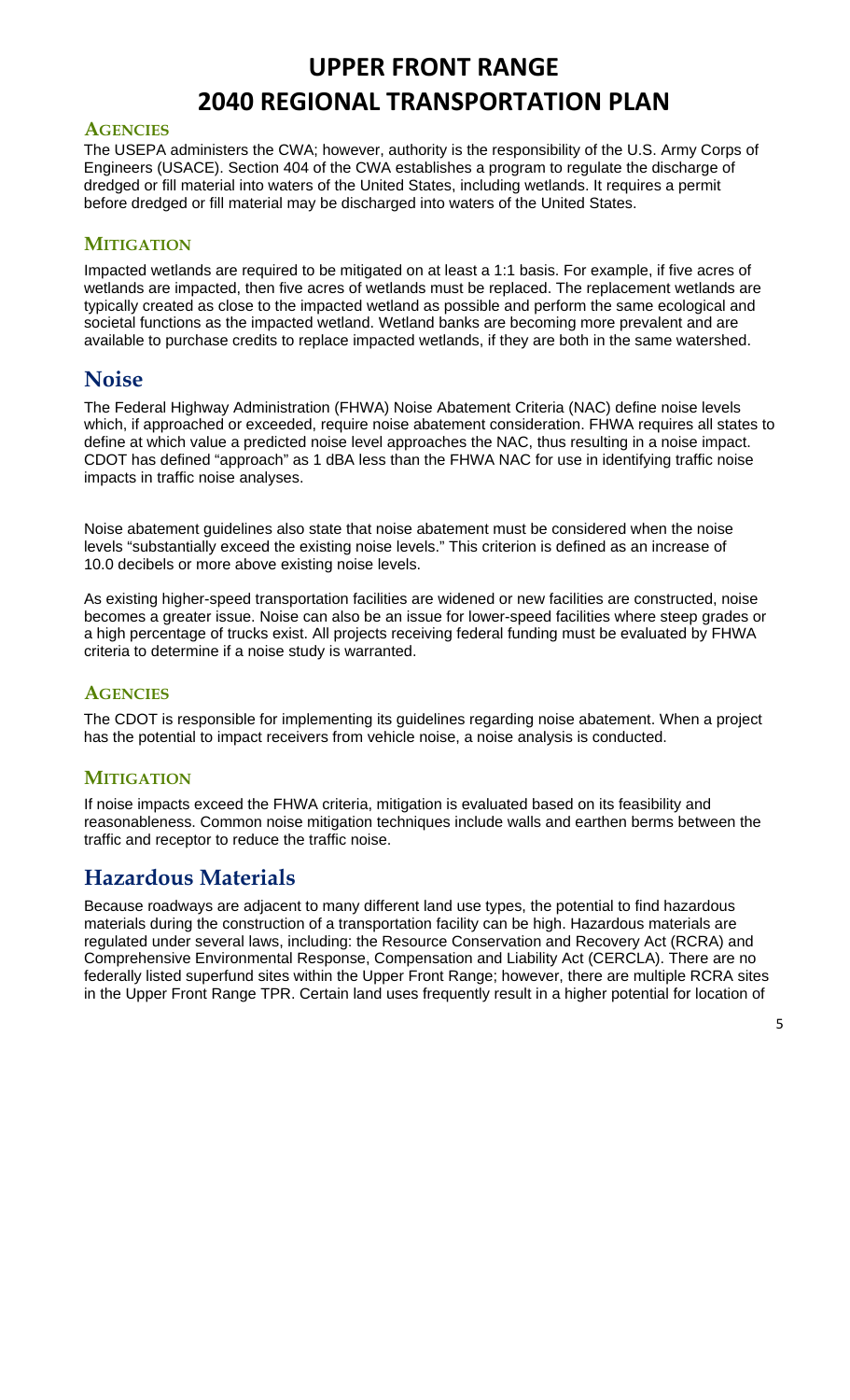# **UPPER FRONT RANGE**

# **2040 REGIONAL TRANSPORTATION PLAN**

hazardous waste or materials. Examples of land uses often associated with hazardous materials include industrial and commercial activities such as existing and former mining sites; active and capped oil and gas drilling operations and pipelines; agricultural areas using chemical fertilizers, insecticides, and pesticides; and railroad crossings where there have been accidental cargo spills. Active, closed, and abandoned landfill sites are also potential problem areas for transportation facility construction, as are gasoline stations that potentially have leaking underground storage tanks. The RCRA online tool is: http://www.epa.gov/emefdata/em4ef.home

The majority of the RCRA sites occur in the southern and western portions of the region, while the landfills are scattered across the eastern portion.

#### **AGENCIES**

Access to information regarding existing hazardous waste sites is obtained through private searchable databases during the NEPA or design phases of projects. The CDPHE is the primary agency to be consulted if a project has the potential to encounter hazardous materials during construction

#### **MITIGATION**

Typical mitigation/remediation strategies associated with common hazardous materials encountered during construction are to remove the contaminated soil from the site and dispose of the materials appropriately or stabilize contamination on site where possible. Depending upon the type of contamination, disposal can include solid waste landfills, hazardous waste landfills, or on-site treatment. The mitigation will also include a site-specific health and safety plan for construction workers that specifies how potentially hazardous materials will be handled.

## **Public Lands**

The Upper Front Range TPR contains 1.3 million acres of public lands, including National Forest/Grasslands, National Park, Bureau of Land Management, and State lands (State Parks, State Wildlife Areas, and State Habitat Areas).

Public lands typically have a park and recreational component that the public utilizes. These resources are important to the citizens of Colorado because they provide the opportunity for physical and mental relaxation and can also provide focus points for community activities and events. Potential impacts to this type of use trigger an FHWA analysis to ensure that these resources are maintained and continue to provide these resources to the community.

The major public lands in the western portion of the Upper Front Range TPR are the Rocky Mountain National Park and the Arapahoe National Forest. The eastern portion of the region contains the Pawnee National Grasslands, State Parks (Jackson Lake, Lory, and St. Vrain), State Habitat Areas (Bollinger, Musgrave, and Thunder Mountain) and 33 different State Wildlife Areas.

#### **AGENCIES**

When projects are located in the vicinity of parks and recreational resources, CDOT works closely with the public agency or official with primary responsibility for the park or recreational resource (official with jurisdiction). The public agency can be the USFS, BLM, State of Colorado, or any local municipality.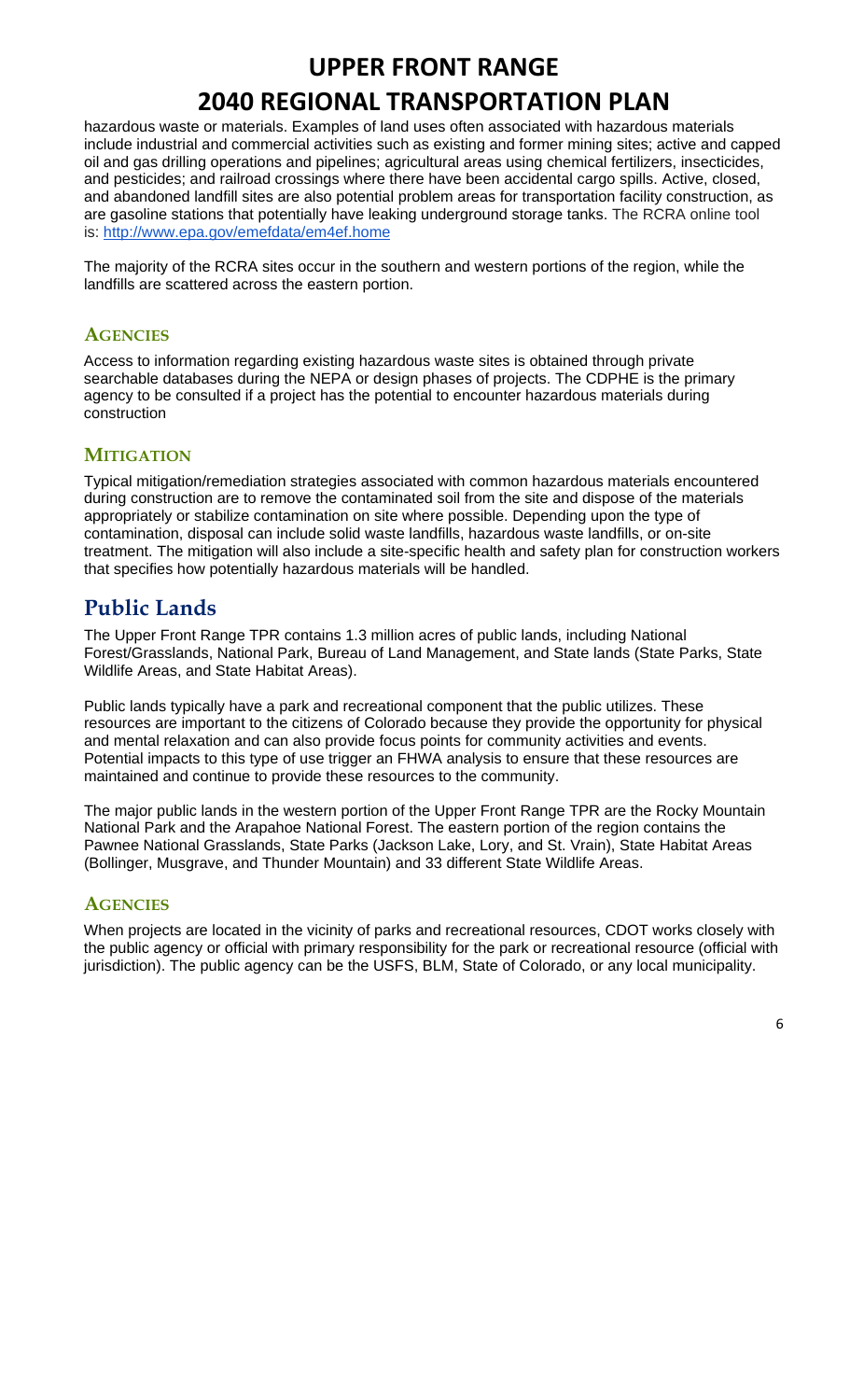#### **MITIGATION**

When working with the public agency, CDOT strives to identify mitigation that will at least replace any features or attributes of the park or recreational resource that are impacted by the project. In many instances CDOT and the official with jurisdiction can identify opportunities to enhance the park or recreational resource features and attributes. Additionally, to the extent practical, access to parks and recreational resources should be maintained during construction, and detours for bike and pedestrian paths should be provided.

## **Historical and Archaeological Sites**

Section 106 of the National Historic Preservation Act (NHPA) sets forth the process that federal agencies and their designated representatives must follow when planning undertakings that have the potential to affect significant historical and archaeological resources, known collectively as "historic properties." Typical historic resources include buildings, residential neighborhoods, commercial districts, agricultural complexes, bridges, canals, ditches, reservoirs, railroad lines and landscapes. Archaeological sites include surface scatters of chipped stone, ground stone or ceramic artifacts, architectural and non-architectural features (e.g., pit houses and fire hearth remains, respectively), or any area exhibiting evidence of intact subsurface cultural materials. More information on properties presently on or determined eligible for the National Register of Historic Properties is available on the website of History Colorado (formerly the Colorado Historical Society) at http://www.historycolorado.org/oahp.

The State Historic Preservation Officer (SHPO) must be consulted to determine if sites that have not been entered into the National Register of Historic Places are eligible for inclusion on that list. The SHPO must also be consulted to determine the effects projects may have on historic properties. In addition, over 40 Native American tribes have a historic interest in various parts of Colorado. The NHPA mandates that FHWA and CDOT consult with Native American tribes during the planning of federal-aid transportation projects both on and off Indian Reservations.

#### **AGENCIES**

More than 40 Native American tribes have an historic interest in various parts of Colorado. The NHPA mandates that the FHWA and CDOT consult with Native American Tribes during the planning of federal-aid transportation projects both on and off Indian Reservations.

The State Historic Preservation Office (SHPO) must be consulted to determine if sites that have not been recorded in the National Register of Historic Places are eligible for inclusion on the list. They are also required to be consulted to determine the lack of or the severity of impacts resulting from a project.

#### **MITIGATION**

For construction projects, an on-the-ground survey to identify, record, and evaluate cultural resources for eligibility for inclusion on the National Register of Historic Places must be conducted. When significant sites are identified within a proposed project area, an interdisciplinary team determines how best to avoid the localities or minimize adverse effects during construction.